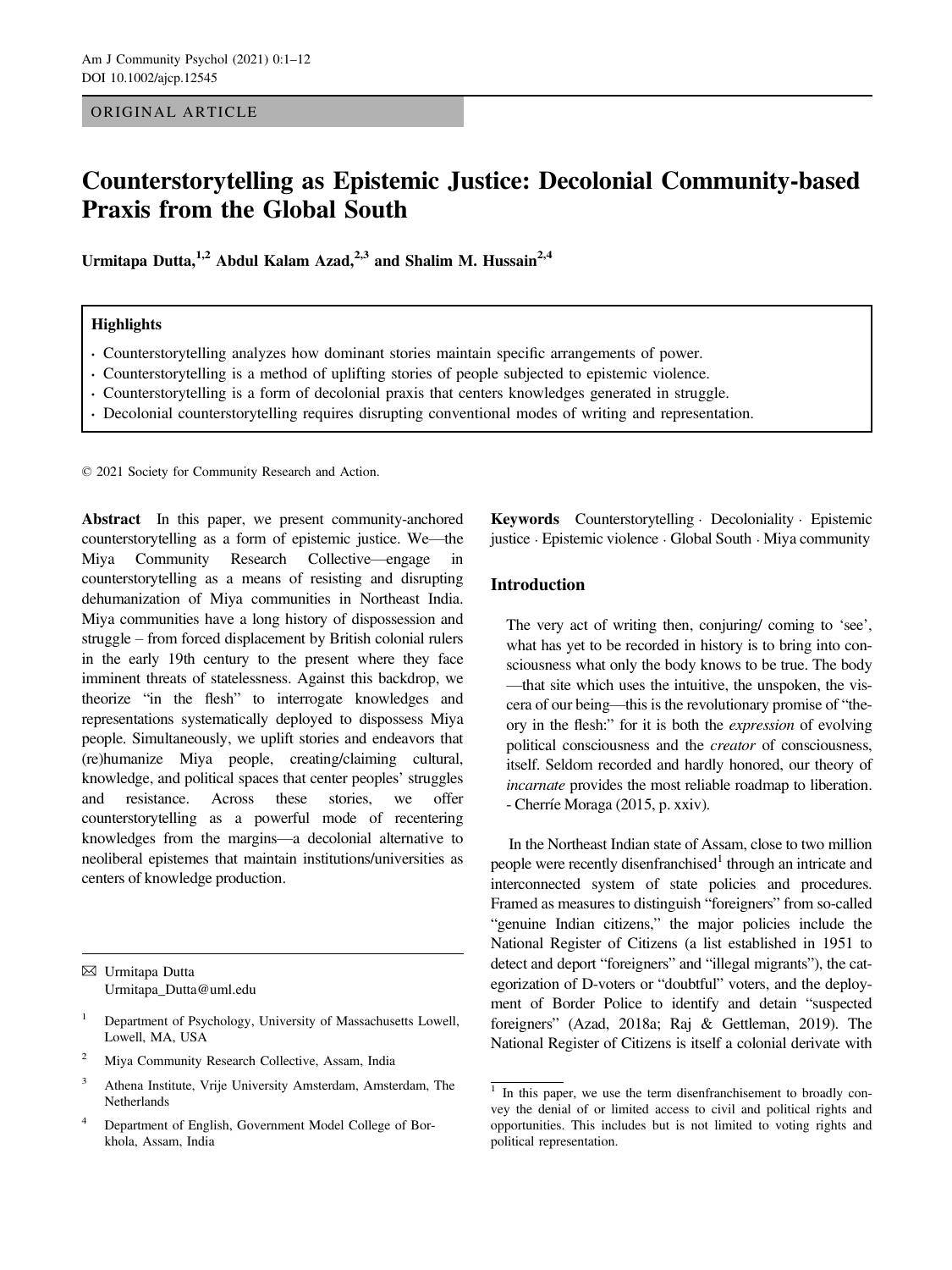roots in a British imperial act—the Foreigners Act of 1946, which legitimized discourses of "detecting, deleting, and deporting" so-called foreigners (deemed so by arbitrarily placed borders) as well as actions to accomplish the same. The vast majority of those targeted by this state-sponsored persecution are Miya communities who face imminent threats of detention and statelessness (Azad & Parveez, 2021; Samuel, 2019). Miya communities are descendants of Muslim peasants from undivided British-occupied Bengal who were brought into Assam as agricultural workers during the early  $19<sup>th</sup>$  century—one of the many instances of colonial population transfers or forced migration during British colonial rule in India [\(https://cjp.org.in/assam/#history](https://cjp.org.in/assam/#history); see Murshid, 2016). Labeled as "Bengal-origin Muslim communities<sup>2</sup>" in public discourse, Miya communities have borne the legacy of being the Other for more than a century; in fact, the term Miya itself is deployed as a racialized slur or slight (Agarwala, 2019; Azad, 2018b, 2020). Therefore, Miya identity has always been a site of struggle. While the specific discourses and policies by which they are othered shift from time to time, the underlying dehumanization and violence against Miya communities have been unremitting. In the face of protracted persecution, Miya community workers are engaged in active struggle as they resist different forces that seek to erase their identities and bodies. Miya communities are increasingly reclaiming their Miya identities while rejecting the state-sponsored category of "Bengal-origin Muslims," a monolithic category that not only flattens the complexities of their histories and struggles but also is weaponized against them in questions of citizenship and belonging. Against this backdrop, we—the Miya Community Research Collective (MCRC)—seek to build an assemblage that honors Miya peoples' stories and brings those into the public arena to be acknowledged and witnessed (Oliver, 2001). Specifically, in this paper, we engage in counterstorytelling as a form of epistemic justice.

We begin the paper with a brief discussion of epistemic justice and how counterstorytelling can facilitate epistemic justice. Outlining the specific meanings, methods, and implications of counterstorytelling for Miya communities, we discuss counterstorytelling as a decolonial alternative to neoliberal epistemes that maintain institutions/universities as centers of knowledge production. Next, we engage in Miya community-centered counterstorytelling that wrestle with questions of migration, citizenship, belonging, and knowledge production. We trouble analytical categories, public discourse, and classification schemes used to dehumanize Miya people. By centering "theory in the flesh" (Moraga, 2015) or lived

theory, we not only interrupt discourses of cultural racism that consign Miya communities as the Other, but also explore possibilities for radical inclusion. We conclude with the implications of community-centered counterstorytelling as a powerful form of decolonial praxis that recenters knowledges from the margins. Across these endeavors, we decenter disciplines and institutions and center those at the frontlines of struggles for justice; in fact, we actively undiscipline ourselves as we consider how, where, and with whom we stand in relation to justice (Atallah & Dutta, 2021). We also heed decolonial scholar Lewis Gordon who cautions us against disciplinary decadence — "the phenomenon of turning away from *living thought*, which engages reality and recognises its own limitations, to a deontologised or absolute conception of disciplinary life. The discipline becomes, in solipsistic fashion, the world" (Gordon, 2014, p. 86; emphasis added). In this light, we turn away from discipline-centered debates and offer collectively generated counterstories as "living thought"—perforating canons and building different repositories of knowledges beyond colonial modalities.

# Counterstorytelling, Epistemic Justice, and Decolonial Resistance

Epistemic Violence and Epistemic Justice

We understand epistemic justice as imbrications and entanglements of structures, affect, power, and praxis that transform the parameters of who we are as knowers along with the values and material implications of the knowledges we produce (Bell, 2018; Canham, 2018; Connell, 2014; Pérez, 1999). Epistemic justice is geared toward interrupting and healing from the harms caused by epistemic violence, in the ways violent structures/systems (e.g., colonial, racialized, imperialist, neoliberal, and heteropatriarchal) categorize people in their capacity and credibility as knowers (Byskov, 2020; Connell, 2014; Fricker, 2013). As Galvan-Alvarez (2010, p. 10) notes:

Epistemic violence, that is, violence exerted against or through knowledge, is probably one of the key elements in any process of domination. It is not only through the construction of exploitative economic links or the control of the politico-military apparatuses that domination is accomplished, but also and, most importantly through the construction of epistemic frameworks that legitimise and enshrine those practices of domination.

Epistemic violence constitutes a mechanism for oppression as well as a specific kind of harm that results from such oppression (Dotson, 2011). To be wronged in one's capacity as a knower violates an essential value and capacity of what it means to be human (Byskov, 2020; Fricker, 2007, p.1). We see this enacted in the

 $\overline{2}$  The formerly used term was "East Bengal origin Muslims," which was discontinued given that Miya communities were displaced and resettled in the present state of Assam, Northeast India long before the partition of Bengal into East Bengal (which became East Pakistan and then now Bangladesh) and West Bengal (a state within the territorial borders of India).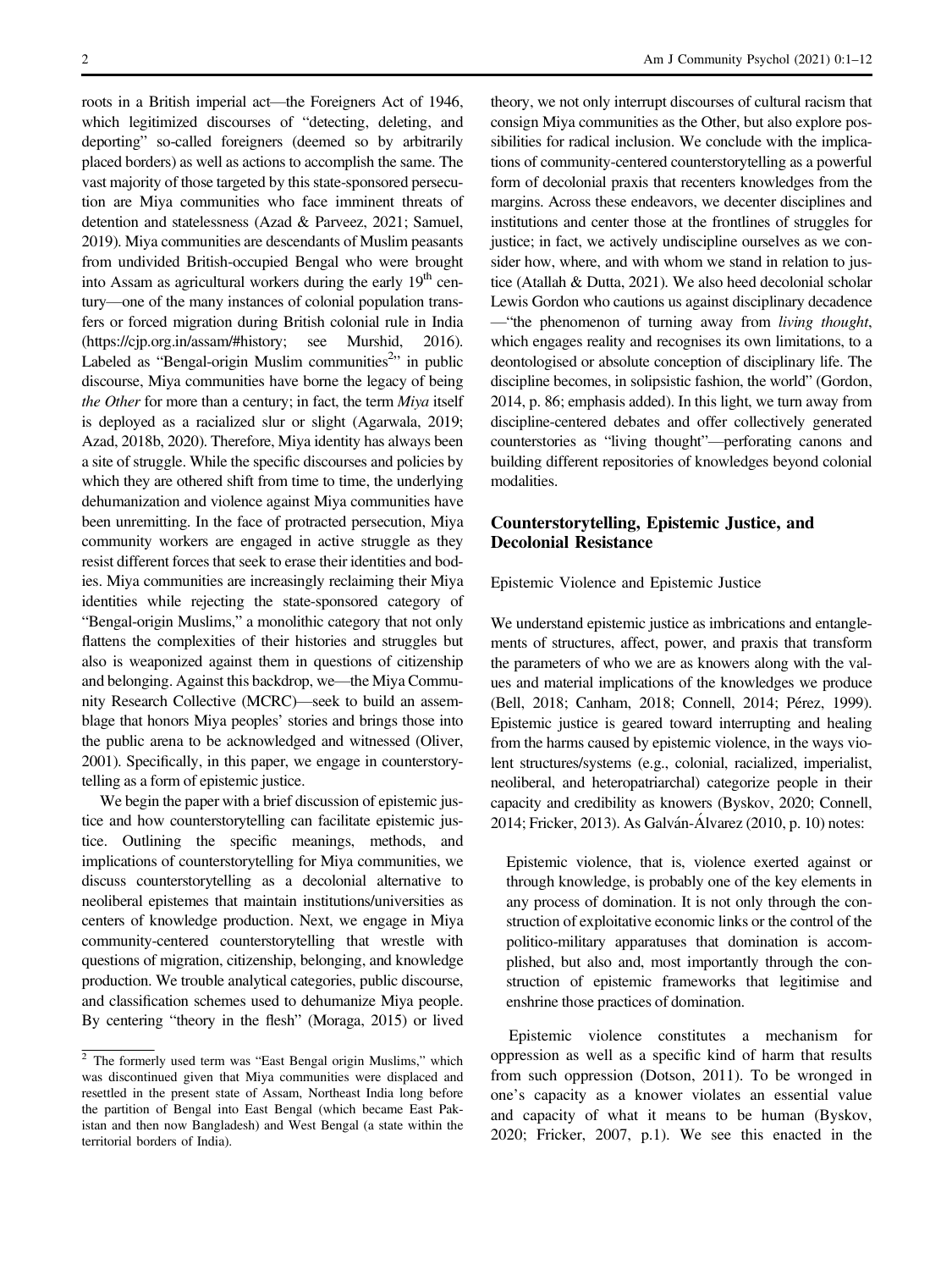Northeast Indian state of Assam through a willful forgetting and determined unwillingness to name the historical contingencies of colonialism, violent nation-making, contested borders, and internal displacements that have shaped the politics of citizenship and belonging. These erasures have morphed into dominant or majoritarian narratives that characterize Miya people as the Other, as "illegal," imputing them with criminal and subhuman qualities. Such narratives are widely accepted as the "truth." They exist in a mutually constitutive relationship with blatantly persecutory public polices (such as the National Register of Citizens) and manifested as expressed hatred, collective indifference, and pernicious silence in wider civil society.

Furthermore, Miya people have limited access to dominant institutionalized spaces of knowledge production that privilege the Global North. Occupying marginal locations in the Global South, they are positioned as objects and consumers rather than producers of knowledge (Appadurai, 2006). The academy with its neoliberal capitalist structure leaves little room for experientially produced knowledge or knowledges grounded in struggles, especially those that do not lend themselves to linear time frames, quantification, and profiteering that are cornerstones of neoliberal structures of research. Colonial and neoliberal power also protect and reinforce the deemed superiority of Western historiography and Western ways of knowing. For example, the North-South and researchpractice divide was starkly pronounced during the COVID-19 pandemic as Miya frontline workers—community workers, teachers, poets, and researchers—responded to the acute crisis faced by their people, the vast majority of whom are migrant workers, daily wage earners, and landless tenant farmers. As they engaged in a variety of critical and urgent actions<sup>3</sup> on the ground (e.g., consciousness raising, disaster relief, legal, economic, psychosocial support, and advocacy), they were unable to respond to burgeoning calls for papers and proposals on the impact of the COVID-19 pandemic around the world. It is ironic that the critical, situated knowledges generated among and by those at frontlines remain excluded from the very projects

whose purported goal is to understand and document the "global" impacts of the pandemic. This is not an isolated phenomenon, but symptomatic of the coloniality and imperialist structure of academic knowledge production that continue to uphold grossly unequal epistemic structures.

In view of this, we approach epistemic justice as a set of (evolving) guiding principles, values, practices, and ethics of care that not only contest dominant legitimizing frameworks but also strive to create a different horizon or landscape of understanding beyond colonial modalities. Epistemic justice is inextricably intertwined with the work of liberation, decoloniality, and decolonization in their shared commitments to the following: turning the gaze on to power; rejecting hierarchies of knowledge, methods, and evidence; excavating and naming silences; exposing logic and discourses that are weaponized against oppressed and colonized people; (re)claiming the power to narrate one's stories; centering of experiences and analyses of subaltern peoples as important forms of knowledge; reclamation and recovery of historical memory; contesting disciplinarity and decentering disciplinary knowledge; revitalizing language, arts, and cultural practices (Anzaldúa, 2002; Fanon, 2004; Kerketta, 2018; Khatun, 2018; Moraga, 2015; Shalhoub-Kevorkian, 2010; Smith, 2012; Tuck & McKenzie, 2014; Watkins & Shulman, 2008). Epistemic justice is, above all, an orientation toward desire, "longing, about a present that is enriched both by the past and the future; it is integral to our humanness. It is not only the painful elements of social and psychic realities, but also the textured acumen and hope" (Tuck, 2010, p. 644). As such, it is important to note that the academy (institutions, people, power relationships) represents one of many sites of struggle for epistemic justice.

#### Counterstorytelling and Epistemic Justice

Counterstorytelling is a method of telling the stories of people whose experiences are erased from or dehumanized by dominant stories and modes of storytelling; in other words, uplifting the stories of people who have been subjected to epistemic violence. Informed by critical race theory, counterstorytelling is an approach that seeks to reveal, analyze, and challenge majoritarian stories and how they maintain particular configurations of oppression and privilege (Delgado, 1989; Ikemoto, 1997; Solórzano & Yosso, 2002). Counterstorytelling builds on legacies of indigenous struggles that have always centered conversations, storytelling, and oral histories as integral to projects of decolonization (Kovach, 2010; Smith, 2012). Counterstorytelling challenges perceived hegemonic wisdom by providing a context to understand and transform established truths or legitimizing narratives and associated frameworks for meaning making (Miles, 2019; Solórzano & Yosso, 2002). As a process then, counterstorytelling

<sup>&</sup>lt;sup>3</sup> For example, Miya community workers found themselves having to figure out innovative ways of responding to children's education during the pandemic and lockdown. Families who live in the riverine islands deal with multiple vulnerabilities such as poverty, floods, and citizenship crisis. They are barely able to manage their children's educational expenses, let alone afford a smart phone for online classes. In response, Miya community workers created an education program cross 10 villages—with each volunteer/community worker attending to small groups of 5-6 children maintaining public health protocols. In addition to covering materials in the school curriculum, community workers also focus on gender justice, constitutional awareness, and disaster preparedness in these sessions. For more examples, please see Ango Khabar (Our News), a community digital storytelling and news platform created by Miya community workers: [https://www.you](https://indianexpress.com/article/opinion/columns/assam-miya-poetry-culture-nrc-5895176/) [tube.com/channel/UCdVidWb6n9VqUD-dqx4LZtA](https://indianexpress.com/article/opinion/columns/assam-miya-poetry-culture-nrc-5895176/)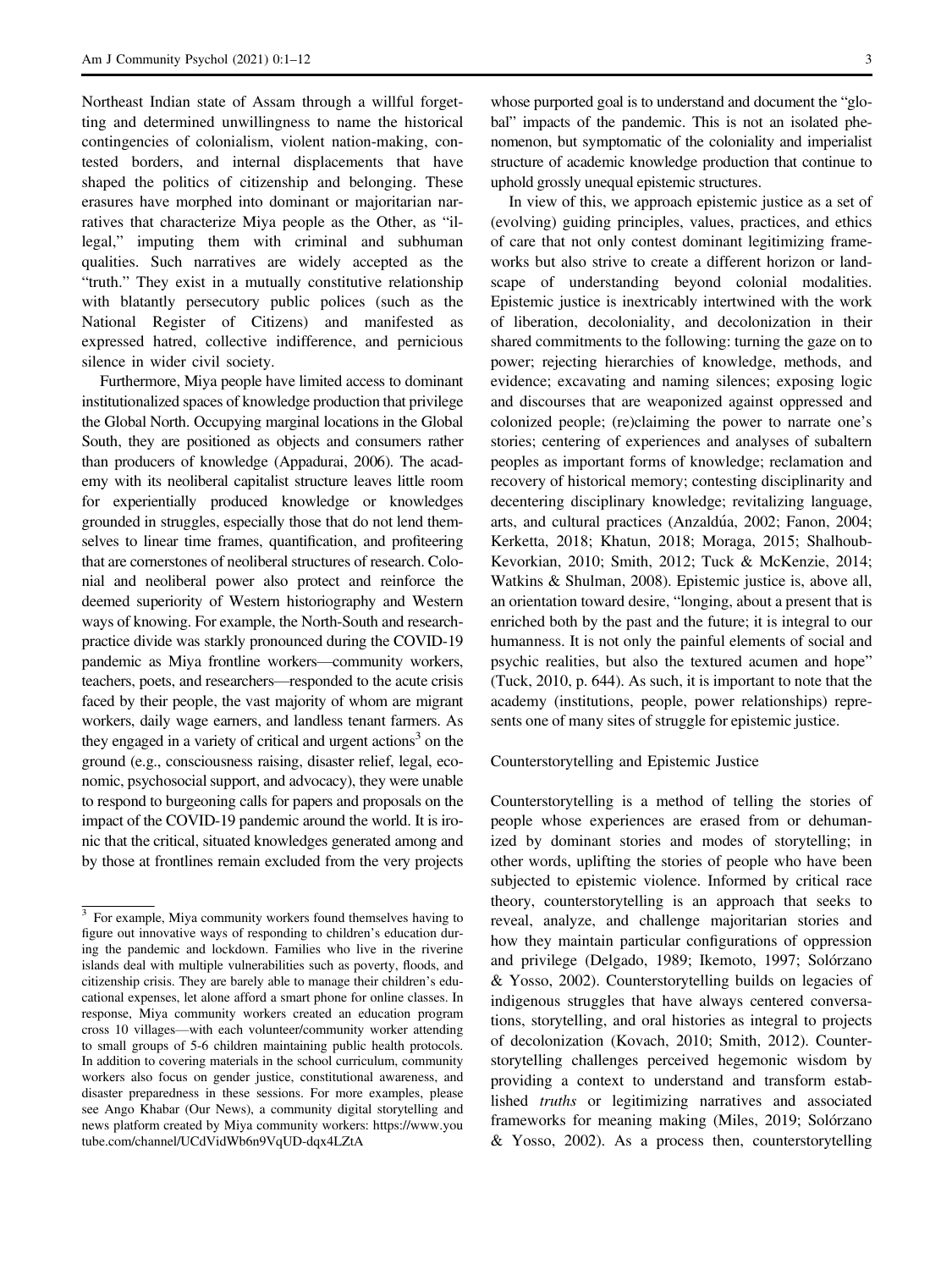represents a critical decolonial imperative—to legitimize knowledges and modes of knowledge production that do not lend themselves to strict divisions between disciplines and between categories such as researcher and community or research and practice. Importantly, counterstories are not limited to direct responses to dominant/majoritarian stories as doing so unwittingly continues to center dominant discourses. Rather, counterstorytelling is as much about articulating experiences and traditions of resistance and survivance (Ikemoto, 1997; Vizenor, 2008).

Counterstorytelling occupies a central place in Miya community struggles for justice, which is denied access to the public domain—both material and symbolic—as a space where dissent and protest are often mobilized. Therefore, counterstorytelling is a crucial point of resistance for Miya people. We use counterstorytelling to "center the margins"—narrating experiences, articulating critical analyses, and raising questions that offer powerful alternatives to dehumanizing narratives generally legitimized in the academy and wider society. We elaborate upon this in the ensuing section that focuses on Miya community-centered counterstorytelling. We discuss our counterstorytelling method followed by three threads of community-anchored counterstorytelling, which will illustrate our endeavors to create knowledges that restore Miya people's humanity.

#### Miya Community-Centered Counterstorytelling

#### Writing as a Collective

There is no singular narrative of who we are (as co-authors) in relation to this work. As racialized people rooted in the Global South, we tend to be called upon to render our identities, locations, and experiences intelligible to global North audiences<sup>4</sup>. These declarative statements have become normalized as part of validation strategies or truth claims in qualitative research—processes that purportedly assess the "authenticity" of our identities and of our representations (Pillow, 2003). In the legacies of decolonial and transnational feminisms, we move away from preoccupations with whether/how to represent people better; instead, we hold ourselves accountable to Miya people's collective struggles for self-representation and self-determination (Shalhoub-Kevorkian, 2010; Viswesvaran, 1994). We are bound by our shared and divergent histories, by our experiences of being the Other in places that are home. For Abdul Kalam and Shalim, these experiences are embodied in intergenerational legacies of being persecuted and dehumanized as Miya people; for Urmitapa, this was metabolized in the pernicious label of "Bangal" (Azad, 2018a, 2020; Dutta, 2015, 2020; Hussain, 2018). From our varied rooted places and relationships to power, our embodied experiences are configured by our contentious ethnocultural identities that are systematically reduced to slurs and swear words. We are bound in our shared commitments to and shared hopes for different iterations of belonging and justice that are not predicated upon dehumanizing particular groups. Importantly, we do not use the term "shared" to imply sameness of identity, history, or experience. Rather, we understand shared as the dynamic realm of navigating meanings and politics, contending with historical and structural complexities that have differential impacts on us based on our proximities to hegemonic power. In doing so, we also seek to transgress colonially and disciplinarily configured binaries such as researcher-researched, universitycommunity, and research-practice.

While we do not claim to speak on behalf of the entire Miya community, we do write as part of a collective committed to Miya people's struggles to reclaim their humanity. It is also important to note that we are unable to name all the rightful co-authors/storytellers of this paper owing to potential threats to their personal safety and livelihoods. These decisions were made collectively, mediated by critical considerations of people's well-being and ramifications for movementbuilding—a marked departure from the kinds of risk-benefit analysis that inform institutionalized ethics. Thus, we (the three named co-authors) approach this task as designated storytellers entrusted with uplifting Miya community stories and struggles on this particular academic platform. Although radical relational accountabilities in the forms of mutuality, care, and solidarity are central to our commitments to lived struggle, we do not believe that our stories/processes are either inherently knowable or categorically open to scrutiny. This refusal is a generative—not a reactive—stance that is rooted in our desire to explore decolonial possibilities that honor complex personhoods, that is, "conferring the respect on others that comes from presuming that life and people's lives are simultaneously straightforward and full of enormously subtle meaning" (Gordon, 2008, p. 5; see Tuck & Yang, 2014). The stories of who we are in relation to each other are inscrutable in their entirety, and we are still living and writing these stories.

#### Articulating Our Method of Counterstorytelling

The method or process of counterstorytelling involves centering and attending to situated knowledges that are anchored in lived experiences. As such, the process of

<sup>4</sup> Located as we are in Northeast India, at the margins of the nation state—materially, symbolically, and imaginatively—we also encounter similar challenges around intelligibility vis-à-vis hegemonic bodies/structures within the Global South including the Indian state. That discussion is beyond the scope of the current paper. Please see the following for a closer examination of those questions: Bora (2010); Dutta (2017); Kikon (2015).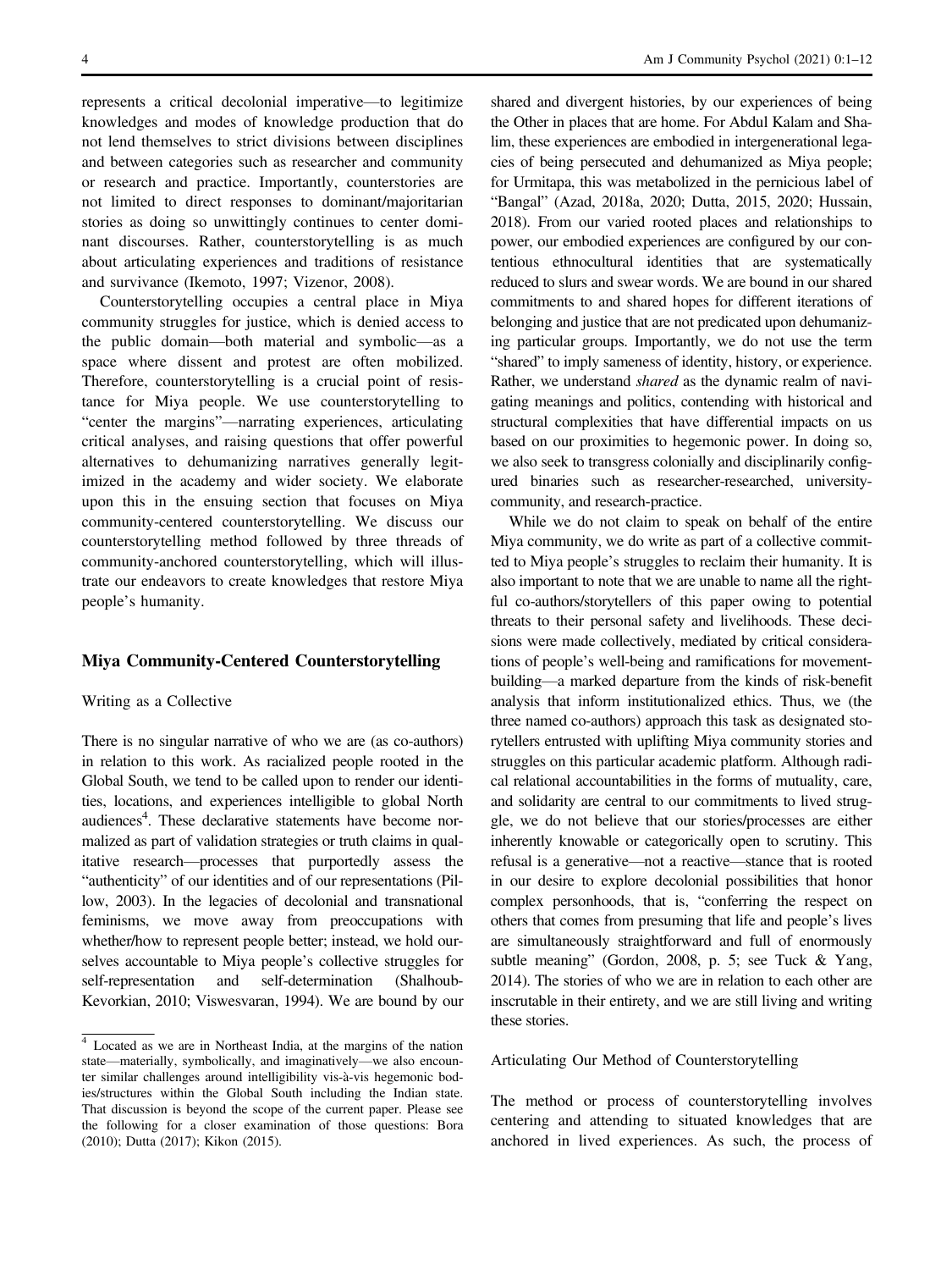creating and constructing counterstories remain inextricably intertwined with the counterstories being produced. We have created spaces (via the Miya Community Research Collective) for active storytelling, reflections, and reflexive analyses to enhance shared understandings of complicated questions of citizenship, belonging, and justice as those impact Miya people. It is in these spaces that we have cultivated a lens of critical bifocality as we unmask the insidious linkages between policies, institutional arrangements, hegemonic culture, and people's everyday lives (Weis & Fine, 2012). We take a multimodal and multipronged approach to counterstorytelling that span research and writing for academic outlets, creative arts (resistance poetry, songs, performances), elevating our stories in popular media, popular education, and public conversations/dialogues.

Language justice is an important cornerstone of our counterstorytelling approach. Rooted in histories of resistance by people whose voices and cultures have been erased, language justice is about building and sustaining spaces for multilingual and multimodal expression (Arguelles, Williams, & Hemley-Bronstein, 2012). Valuing language justice means attending to the social and political dimensions of both language and language access, while also working to dismantle historical patterns of disenfranchisement and oppression. Importantly, language justice is not simply about providing people with more access to the status quo (e.g., English) but also about transforming institutions and expanding spaces for participation (Arguelles, Williams, & Hemley-Bronstein, 2012). Toward this end, we have made a concerted shift in our collective process to decenter both English and the written word as the basis of or criteria for knowledge production. Instead, we are working to create and nurture linguistically fluid and multimodal spaces for dialogue based on lived experiences, deep and sustained listening, mutual accompaniment, witnessing, and relating to each other's legacies of struggles and embodied knowledges. Through an iterative and non-linear process, we document these dialogical processes, transcribe/translate them, co-read, and co-analyze them, challenge, contend, rethink, and build upon them as praxis (cycles of knowledge, reflection, and action).

## Miya Community Counterstorytelling Project: Emerging Threads

From the iterative processes of collaboration, contention, and critical dialogue outlined above, we present three community-anchored counterstorytelling threads. First, we discuss how the larger project of Miya community counterstorytelling represents an effort to claim the "permission to narrate"—a transformation of the terms of discursive

productions (Said, 1984). Second, we show how community counterstorytelling troubles coloniality of categories/categorization that regulate belonging while also offering glimpses of radical inclusion. Third, we consider how the Miya Community Research Collective is a site and enactment of radical hope for Miya people, for being and knowing in ways that center community and desire. Importantly, the counterstorytelling projects are not discrete entities, but are interconnected narratives, which collectively move us closer to the possibility of creating an alternative archive or repository of knowledge that restore, reclaim, and rehumanize Miya people's histories and identities.

## Miya Counterstorytelling as Claiming the "Permission to Narrate"

For Miya community workers and activists, an important way in which epistemic injustice operates is through denial of access to sociocultural, political, and historical discourse creation. As discussed earlier, epistemic injustice is inextricably intertwined with larger structural and socioeconomic injustices. For example, epistemic (dis)advantage plays a large role in determining who gets a say in how particular socioeconomic concerns are defined and how those are addressed (Byskov, 2020; Escobar, 2007; Santos, 2006). Thus, denial of access to discourse creation limits structural opportunities for Miya people to raise their concerns in public discourse. Furthermore, this lack of access is also manifested in how discourses centering Miya voices—when they do find a venue—are received (see AxomSon, 2020 for an example of how Miya people's struggles are distorted and vilified). This has become especially pronounced in recent years with mounting Miya collective resistance against the legal, social, and humanitarian crisis wrought by ongoing citizenship exercises.

Against this backdrop, epistemic violence is evident in the deafening silence of local civil society in the face of the extreme distress and dispossession of Miya communities. Miya community workers, researchers, writers, and artists are intimately acquainted with the violence inflicted though epistemic injustice. At times, our (Abdul Kalam and Shalim) intimately lived and witnessed accounts of the injustice and suffering in our own communities are labeled as exaggerated, misguided, and divisive (e.g., see Gohain, 2018, 2019b). At other times, impossible conditions are laid down as prerequisites for any solidarity or support. An example is the continued use of the problematic distinction between "genuine citizens" and so-called "immigrants/foreigners," with Miya community workers asked to aid the state in "apprehending foreigners." Furthermore, Miya people's efforts to seek/create alternative spaces to articulate distress and desire (e.g., through Miya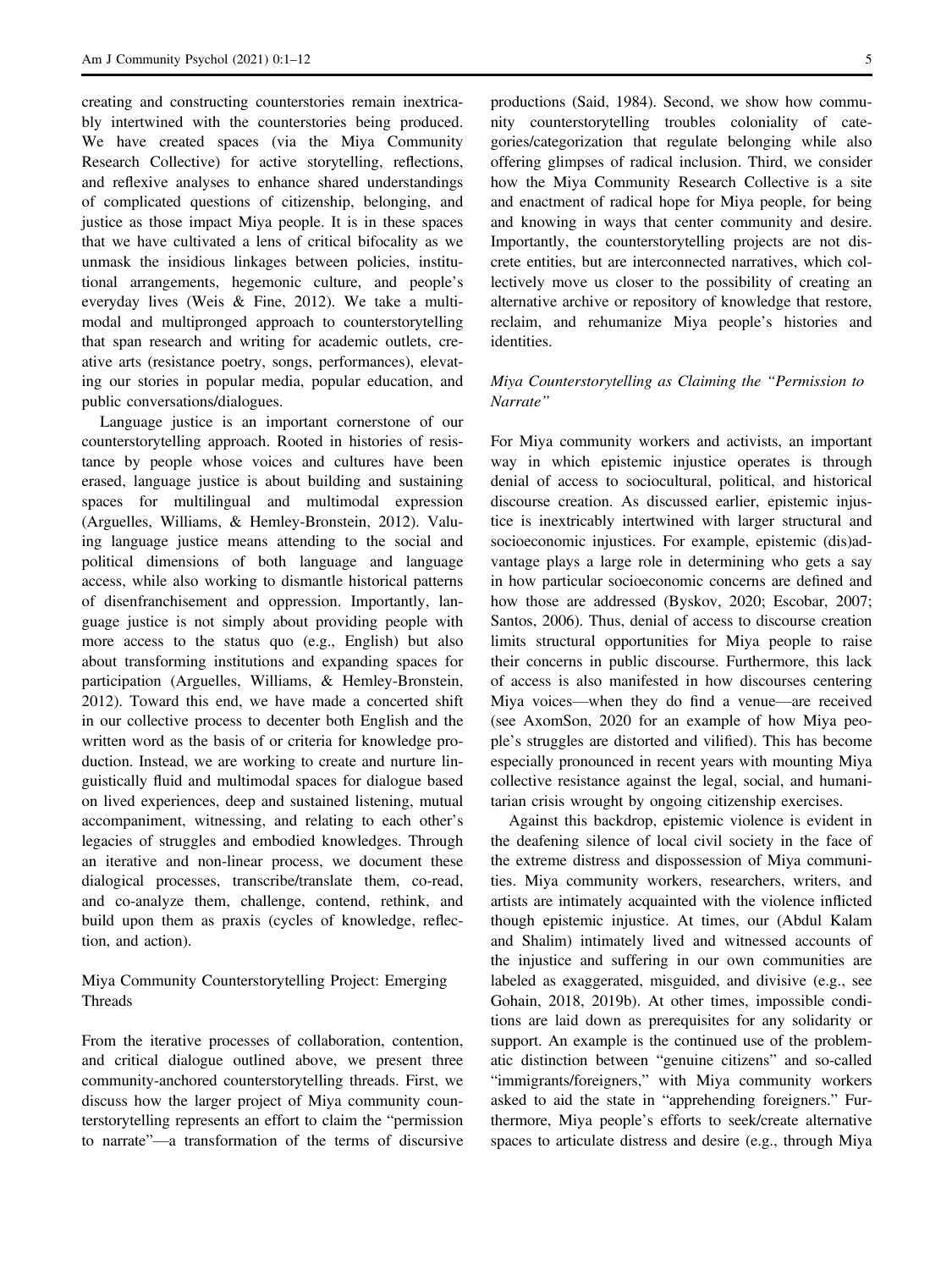poetry, a genre of resistance poetry) are met with intense backlash. For example, the summer of 2019 saw several Miya community workers and poets (including Abdul Kalam and Shalim) subjected to pervasive attacks in the form of op-eds by progressive public intellectuals (e.g., Gohain, 2019a, 2019b), online hate campaigns, and criminalization on account of their poetry (Barooah Pisharoty, 2019; Singh, 2019). The bases of the attacks varied from allegations of historical inaccuracies, disturbing of communal harmony, falsely claiming victimhood, linguistic issues (viz., opposition to the reclamation of Miya dialects), and acting under external influence (e.g., alleged ties to Islamic fundamentalist groups in the Middle East a common Islamophobic narrative in India). When Miya activist and human rights researcher Abdul Kalam Azad (co-author) sought to respond to such vilification, he was denied any space in local or regional media, thus emphasizing Miya people's exclusions from the public domain. Abdul Kalam was eventually able to publish this piece<sup>5</sup>, entitled "Write... I am a Miya," in a national (but not regional) newspaper.

These are to name just a few of the conditions constituting the landscape of unjust communicative structures that severely constrain the terms of any dialogue for Miya people. Shalim elaborates upon the limits and (im)possibilities of dialogue in the face of gross epistemic injustice:

The dominant narratives—they are all encompassing. These narratives are very heavily weighted on one side. What I mean is, if we enter into conversation with such [dominant] groups, we have to concede to some of the myths. Only then, a conversation is possible. Overall, the impression they [majority groups or groups with hegemonic power] are trying to create is this—whatever we say, it is either highly exaggerated or pure lies. How do we enter a conversation from that? It is almost impossible! There is no mutual respect. The dominant narrative is heavily tilted because for the longest time, they have been the creators of discourse.

This is an instance of what Fricker (2013) calls testimonial injustice, a form of epistemic injustice whereby Miya writers and researchers' credibility as knowers/ speakers is continually questioned on account of the long history of ethnocultural and religious prejudice and discrimination. Testimonial injustice goes on to shape what is included in the collective pool of knowledge, namely erasures or distortions of Miya people's histories and experiences, which in turn reinforce Miya people's dehumanization and renders their experience unintelligible.

Thus, for Miya community workers, writers, and activists, counterstorytelling involves unearthing and laying bare the ways in which dominant narratives are woven to deny them any meaning-making frameworks outside of the logic of assimilation and othering. In Miya people's resistance, we begin to glimpse an alternative that questions or challenges not only the state but also the liberal civil society actors that remain complicit in the maintenance of discourses that deny Miya people humanity and self-determination. Decades ago, Edward Said (1984) had noted that "Facts do not at all speak for themselves, but require a socially acceptable narrative to absorb, sustain and circulate them." For Miya community workers then, counterstorytelling is about claiming the "permission to narrate," whereby they not only name the epistemic violence inherent in dominant stories or "socially acceptable narratives" but also alter the terms of the conversation along with the very ground in which it takes space. In these ways, counterstorytelling represents possibilities for un-erasing Miya existence by creating/reclaiming narratives systematically denied dignity and legitimacy. In the next thread, we present counterstorytelling strategies that Miya people are leveraging to challenge the coloniality of identity categories and classifications while offering possibilities for radical inclusion.

## Counterstorytelling Against Discursive Constructions of the Other: Toward Radical Inclusion

Questions of belonging are complex in any heterogenous context, but they are especially fraught in South Asia where arguably, the British colonial administration engaged in one of the most extensive processes of codifying, reifying, and classifying people; processes that were antithetical to fluid and shifting categories integral to accommodating diverse local circumstances and needs (Chatterjee, 2013; Kabeer, 2005). The hegemony of ethnic identity politics in Northeast India is rooted in colonial policies and subsequently reinforced by the postcolonial Indian state through categories such as "tribal," "nontribal," "tea tribes," "hills tribe," "plains tribe," "indigenous," "refugee," and "migrant" (Barbora, 2008; Dutta, in press). These colonially configured categories and their discursive usage are deeply implicated in both cultural and direct violence against Miya communities in the Northeast Indian state of Assam. Presently, the discursive construction of "migrant" versus "indigenous" people is one of the core categorizations implicated in the persecution of Miya people.

There is a contradictory process at play in such discursive constructions. On the one hand, there exists a selective amnesia surrounding the historical contingencies of British colonization and forced displacement (colonial

 $\frac{5}{5}$  See [https://indianexpress.com/article/opinion/columns/assam-miya](https://indianexpress.com/article/opinion/columns/assam-miya-poetry-culture-nrc-5895176/)[poetry-culture-nrc-5895176/](https://indianexpress.com/article/opinion/columns/assam-miya-poetry-culture-nrc-5895176/)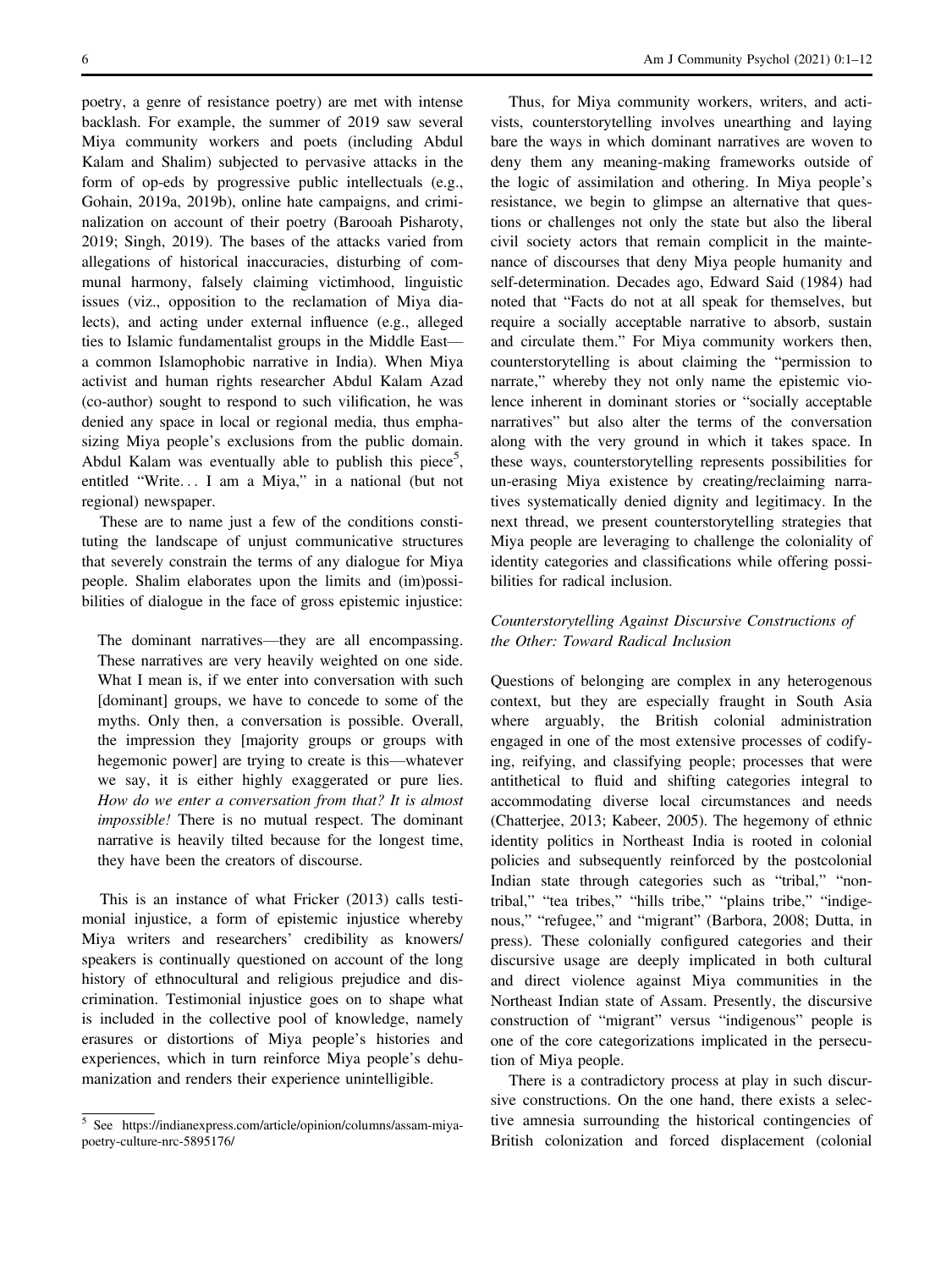population transfer) of Miya people, which predates present nation states and border configurations/demarcations (e.g., India – Bangladesh). Dominant discourses characterizing Miya people as migrants and population "influx" from bordering Bangladesh continue to designate Miya people as the Other. On the other hand, the persistence of the qualifier "Bengal-origin" <sup>6</sup> Muslims (pitted against "indigenous" Muslims) speaks to the seemingly intractable and deterministic nature of historical events. Shalim names this location of alterity and otherness being "trapped by the border," drawing attention to the limits of transborder linkages imposed by violent histories of nation making. Furthermore, the frame of reference for discursive constructions of indigeneity is a shifting one. At times, the referent is the state of Assam (demarcated by territorial boundaries) that excludes Adivasis (indigenous peoples) from East and Central India brought in as indentured workers in tea estates in Assam by the British colonial administration. At other times, indigeneity is adjudicated using colonial and statist markers such as "cut off dates" based on partitions/nation making in South Asia. These ambiguous, colonially inflected discourses of indigeneity are increasingly conflated with legal and cultural citizenship, such that the failure to meet the commonly used test of time argument to establish indigeneity in Assam could result in a loss of citizenship—constitutional guarantees notwithstanding.

Miya people are relegated to positions of alterity through dominant historical narratives, regional policies, and popular discourse. Therefore, a critical role of Miya counterstorytelling is to disrupt and explore alternatives to hegemonic accounts of place that erase or belie Miya communities' history and rootedness in Assam. As agricultural workers, Miya communities have deep ties to the land, to the rivers, to forests, to livestock, to crops—but primarily as custodians rather than owners of land. This relationship is both material and symbolic given that Miya people are tenant farmers who live on and till the land in riverine islands that are highly prone to flood and erosion. These rooted narratives and schemas of meaning-making are obliterated by reductionist discourses that not only locate Miya people as the Other in the indigenous/migrant binary but also construe their relationship to land/place as exploitative one. Miya community-centered counterstorytelling uses different modalities–oral histories, Miya resistance poetry, and digital storytelling through communitybased media platforms—to elevate stories of deeply embodied, loving, and nurturing relationships to the land; stories that demonstrate how relationships to land and

place cannot be encapsulated in the absoluteness or linearity of time and narrative. These sentiments are exemplified in the following excerpt from the poem entitled, I Beg to State That penned by Miya poet Khabir Ahmed (translated into English by Shalim M. Hussain):

Besides, you haven't yet decided what to call me - Am I Miyah, Asomiya or Neo-Asomiya? And yet you talk of the river The river is Assam's mother, you say You talk of trees Assam is the land of blue hills, you say My spine is tough, steadfast as the trees The shade of the trees my address... You talk of farmers, workers Assam is the land of rice and labour, you say I bow before paddy, I bow before sweat For I am a farmer's boy... I beg to state that I am a Settler, a dirty Miyah Whatever be the case, my name Is Khabir Ahmed or Mijanur Miyah

These multimodal and multisensory approaches are central to counterstorytelling that disrupt reified binaries such as migrant versus indigenous. Oral histories gathered from Miya communities, for example, present complex stories of displacement, struggles, rootedness, and radical hope as people contend with the vicissitudes of citizenship and ecological crises<sup>7</sup>. Arts-based resistance expressed though Miya poetry is yet another important mode of counterstorytelling that uphold possibilities for radical inclusion. In particular, resistance poetry honors desire, that is "not only about painful elements of psychic and social realities, but also the textured acumen and hope" (Tuck, 2010, p. 644). We see these echoes, for example, in the poetry of Hafiz Ahmed (Karwan-e-Mohabbat, 2019).

What we did not have Lines after lines of coconut and betel nut trees I told my only son Uproot and plant them on the embankment Even if we cannot enjoy their fruits, Hundreds will

The expression of desire is paramount for Miya poets who are attacked not only for recovering historical

<sup>6</sup> As mentioned earlier in the paper, the label "Bengal-origin" refers to Miya people's location in undivided Bengal prior to colonially induced displacement.

 $\frac{7}{7}$  See: Climate Change and Clouds over Citizenship (July 7, 2020) <https://www.facebook.com/watch/?v=618024662152102> and Oral History Project: Featuring Kurban Ali Choudhury (February 19, 2021). [https://www.facebook.com/106622544180177/videos/4780994](https://www.youtube.com/channel/UCdVidWb6n9VqUD-dqx4LZtA) [76544020](https://www.youtube.com/channel/UCdVidWb6n9VqUD-dqx4LZtA)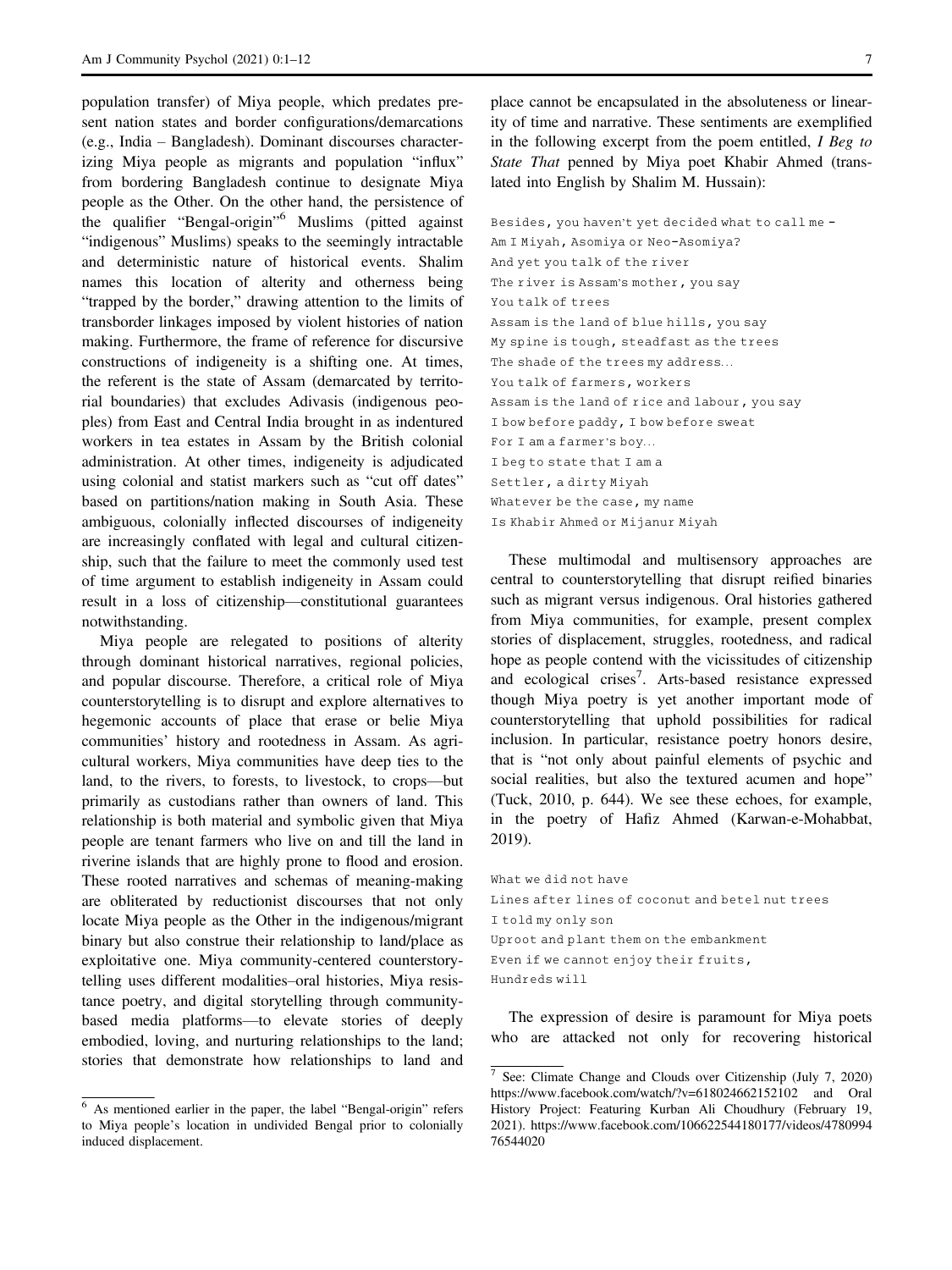memory but also for the powerful radically inclusive imaginaries and relationalities invoked through poetry. As Miya poet Siraj Khan writes in My Son has Learnt to Cuss like the City (translated from Char Chapori dialect into English by Shalim M. Hussain):

Just as the tongues of beasts and birds Have no books, my language has no school I draw a tune from my mother's mouth And sing Bhatiyali. I match rhythm with rhythm Pain with pain Clasp the sounds of the land close to my heart And speak the whispers of the sand The language of earth is the same everywhere

Through these multimodal counterstories, we, as Miya people, create, maintain, and/or shift narratives about the places in which we are rooted even if we do not belong, how people and place are mutually constitutive. We interrogate ethical/political values and power grids that determine the politics of belonging. We refuse the seeming intractability of binary categories (e.g., migrant/outsider vs. indigenous/authentic) and uplift affective histories, attachments, and everyday practices). In such retelling and rewriting of place as affective and practiced, we move toward modes of place and belonging in radically open and non-essentialized ways. Belonging, then becomes an affect and ethic rather than a secure ontological thing rooted in notions of the *authentic* or *original* inhabitant that are weaponized against Miya people. In doing so, we endeavor to establish radically inclusive frames of belonging that do not rely on competitive frames/discourses of belonging. In the next thread, we elucidate how community-anchored research (Miya Community Research Collective) is emerging as a powerful counterstorytelling approach that centers radical hope and desire.

## Miya Community Research Collective as Radical Hope and Desire

We created the Miya Community Research Collective (MCRC) as a way to advance epistemic justice—situating Miya people as knowers and knowledge producers, building an assemblage that honors Miya peoples' stories and brings those into the public arena to be acknowledged and witnessed ([www.MiyaCommunityResearchCollective.org](http://www.MiyaCommunityResearchCollective.org)). We understand the MCRC's work as a (re)humanizing project—counterstorytelling against knowledges and representations that dehumanize and dispossess Miya people. We envision the MCRC's work as mutually constitutive processes of research, capacity-building, and resistance. At the heart of our knowledge production ethos is that research must not only have a direct bearing on people's lives but must also have the potential to be transformative (Watkins & Shulman, 2008). Simultaneously, we recognize that not everything has to be deemed as research to render it legitimate, visible, or even valuable (Tuck & Yang, 2014). Thus, our community-anchored research is but one arena—albeit an important one—of our collective work. Centering radical relationality and communal knowing, we seek to create/reclaim cultural, knowledge, and political spaces that center Miya peoples' struggles and resistance. The MCRC is rooted in a desire-based framework that is predicated on honoring and upholding the complexities, contradictions, and self-determination of lived lives (Tuck, 2009). This move toward desire is threefold. First, we move away from discursive and material practices that dehumanize Miya people (including but not limited to some of the ways described earlier in this paper). Second, we move to depathologize the struggles of Miya people so that they are seen as more than disenfranchised and dispossessed. And third, we move to center MCRC's work in wisdom, hope, and emergent resistance. These moves are elucidated in the subsequent paragraphs as we share some important dimensions of our work.

Our community-anchored participatory and action research is committed to generating and uplifting knowledges that are grounded in people's everyday experiences and, which emerge in struggles against injustice. For example, the Constitutional Rights Awareness Project was mobilized at the peak of updating the National Register of Citizens (NRC; see introduction), a process that placed a huge evidentiary burden on Miya communities, the vast majority of whom are not functionally literate. As we— Miya community workers—assisted our people as they filled out paperwork, gathered documents, filed petitions, and attended hearing, we began to gather narratives and identify patterns of how people were being excluded from the NRC. We systematically documented and analyzed those processes and developed critical actions from the findings. One local level action was the Samvidhan Yatra (Constitutional Journey), a consciousness raising campaign around constitutional rights<sup>8</sup> and the ways in which the NRC violated those. At an international level, we organized teach-ins to foster critical awareness among diaspora populations. Yet another project is the Miya Community Oral History Project that seeks to create a people's archive of histories, experiences, identity struggles, arts, and culture. We look to oral histories to trouble dominant notions of migration and belonging but also for alternative, radically inclusive, non-exploitative forms of

<sup>8</sup> The appeal to values and rights enshrined in the Constitution of India has particular significance for marginalized groups, because as it was drafted by Dalit scholar and activist Dr. B. R. Ambedkar, a visionary of anti-caste movement and social equality in South Asia.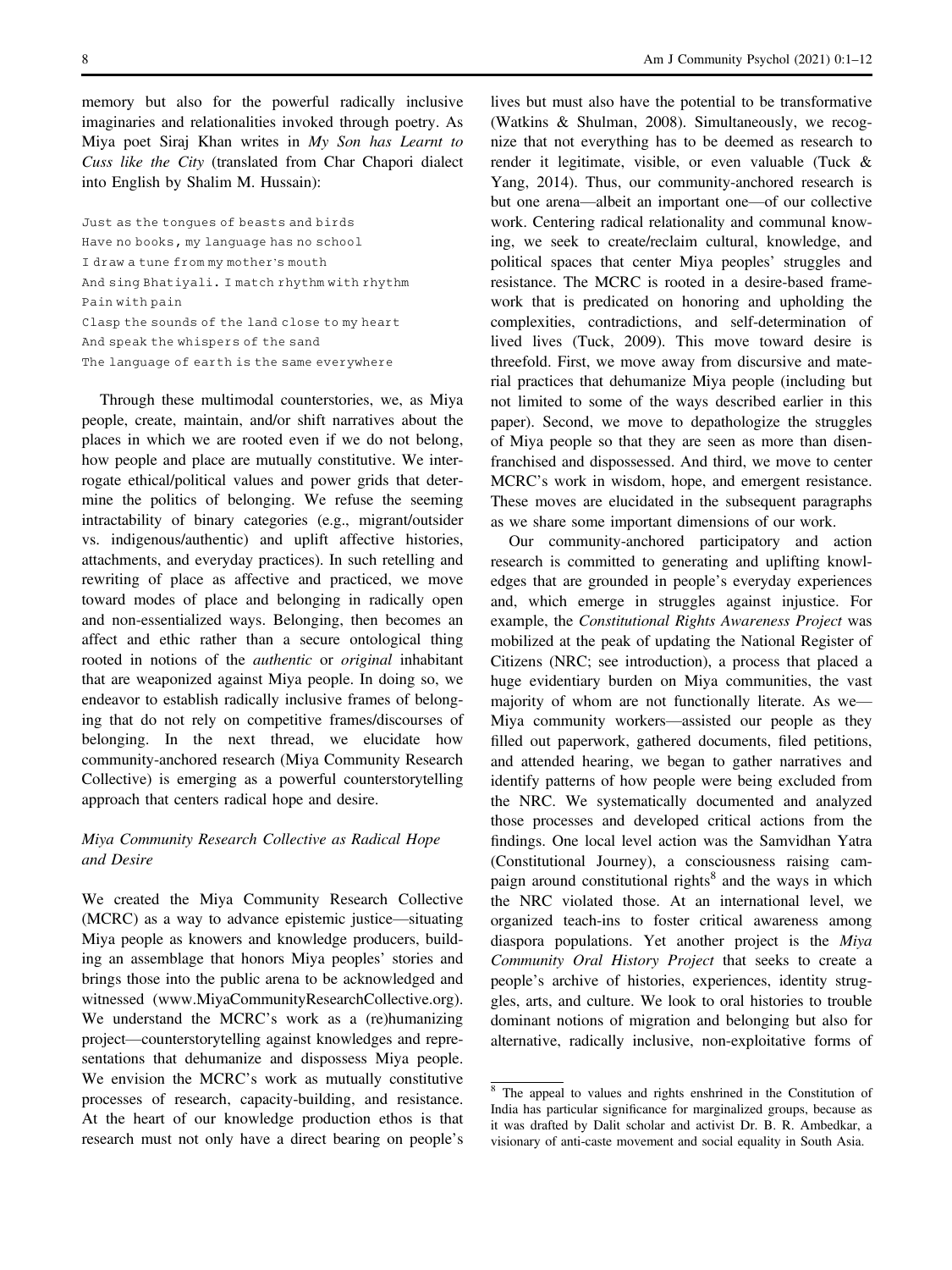belonging that do not rely on invidious categories of race and ethnicity (Sangster, 1994). Such restoration of Miya communities' own stories of historical and contemporary realities, and of complex relationships between people and place constitute powerful possibilities for promoting epistemic justice<sup>9</sup> (Seedat, 2015; Smith, 2012; Stevens et al., 2013).

Furthermore, as part of the MCRC's work, we elevate the epistemic power of ongoing community endeavors such as Miya resistance poetry movement (discussed in the previous thread) and Ango Khabar<sup>10</sup> (Our News), a community digital storytelling platform that produces Miya people's stories at complex intersections of history, ecology, citizenship, and culture. Finally, community capacity-building is integral to our research collective praxis. We understand capacity-building as facilitative of agency and self-determination, through which people break monopolies of knowledge and become capable of (re)writing and (re)telling their own stories (Appadurai, 2006; Kieffer, 1984; Lykes & Crosby, 2014; Rahman, 1993). Drawing upon principles of popular education, we seek to create spaces and opportunities for community members, especially young people, to acquire such capacities as critical consciousness around sociopolitical rights, participatory competence, media literacy, digital storytelling, and sustainability practices. Across these and other projects, we are constructing a knowledge base that documents state violence and its psychosocial impacts on Miya communities, explores culturally meaningful responses to intergenerational trauma, and uplifts Miya people's aspirations and desires. The MCRC for us then is an expression of what Maria Lugones (2015) calls communality: "communal wanting, imagining, visioning, intending and acting together." In fact, Miya community workers have been doing this work long before we formed the MCRC as a more concerted way to document non-hegemonic knowledges. Consequently, the MCRC is neither housed in nor owned by neoliberal Global North universities that continue to function as privileged sites of knowledge production.

The MCRC is a site of radical hope for Miya people. We (Abdul Kalam and Shalim) are the first generation in our communities to be involved in this kind of knowledge production and reclaiming of our community narratives. We are building the MCRC by embracing radical emancipatory dreams of what it means to lay the foundations of a community knowledge archive that does not deny or dismiss us and that affirms and honors our histories in a

way that restores our humanity and self-determination. We contest the past to rewrite it in a manner that tells more of our stories—stories that have the potential to shepherd a different non-oppressive future. In fact, more and more young people are expressing an ardent desire to collectively work for our communities, with many moved to initiate/create spaces for storytelling that render visible the labor, struggles, resilience, desire, aspiration of Miya people. Together, we step into our power as storytellers drawing upon our everyday experiences to craft stories that are becoming part of our alternative knowledge archive. We may not be able to completely unshackle ourselves from our epistemic marginalization today. But, if we build a community research collective that empowers us to counter hegemonic narratives, in ten years or twenty years or even within our lifetime, that would be enormously meaningful for our communities. There is a powerful thread of hope that weaves through the ideas, aspirations, and praxis of the MCRC. Crucially, what makes this hope radical is "not the conviction that something will happen, but the conviction that something makes sense, whatever happens" (Esteva, 2010; p. 991). Thus, the MCRC is not simply an academic collaboration; it is about tilling the soil and sowing seeds for envisioning and co-creating spaces for collective dreaming and acting toward just, decolonial futures.

Miya Community Counterstorytelling as Epistemic Justice: Reflections and Future Directions

In this paper, we have presented counterstorytelling both as a method and form of epistemic justice. Our approach and stories are rooted in Miya communities, scrutinizing dehumanizing narratives used to justify Miya people's persecution as well as exploring radically inclusive and desire-based possibilities for generating knowledges and representations. There are several common threads that weave through the various examples of counterstorytelling projects presented above. First, as a community and as a research collective, we are committed to fighting the intersecting vectors of injustice meted out to Miya communities. Not only do we strive to resist the compartmentalization of different forms of justice in our counterstorytelling but also use the very stories to promote understandings of justice as indivisible (Kelley, 2020). Second, all of our counterstorytelling endeavors are geared toward excavating and naming silences, exposing the kinds of logic and discourses that are weaponized against Miya people. In doing so, counterstories challenge conventional wisdom about the relationships between people and place. Third, counterstorytelling embraces a nonlinear and disrupted sense of time that is located in the present, marked by the past, but also shaped by the

<sup>9</sup> For an example, see [https://www.facebook.com/watch/10662254](https://www.facebook.com/watch/106622544180177/2945537225680423) [4180177/2945537225680423](https://www.facebook.com/watch/106622544180177/2945537225680423)

<sup>10</sup> See [https://www.youtube.com/channel/UCdVidWb6n9VqUD-dqx](https://www.youtube.com/channel/UCdVidWb6n9VqUD-dqx4LZtA) [4LZtA](https://www.youtube.com/channel/UCdVidWb6n9VqUD-dqx4LZtA)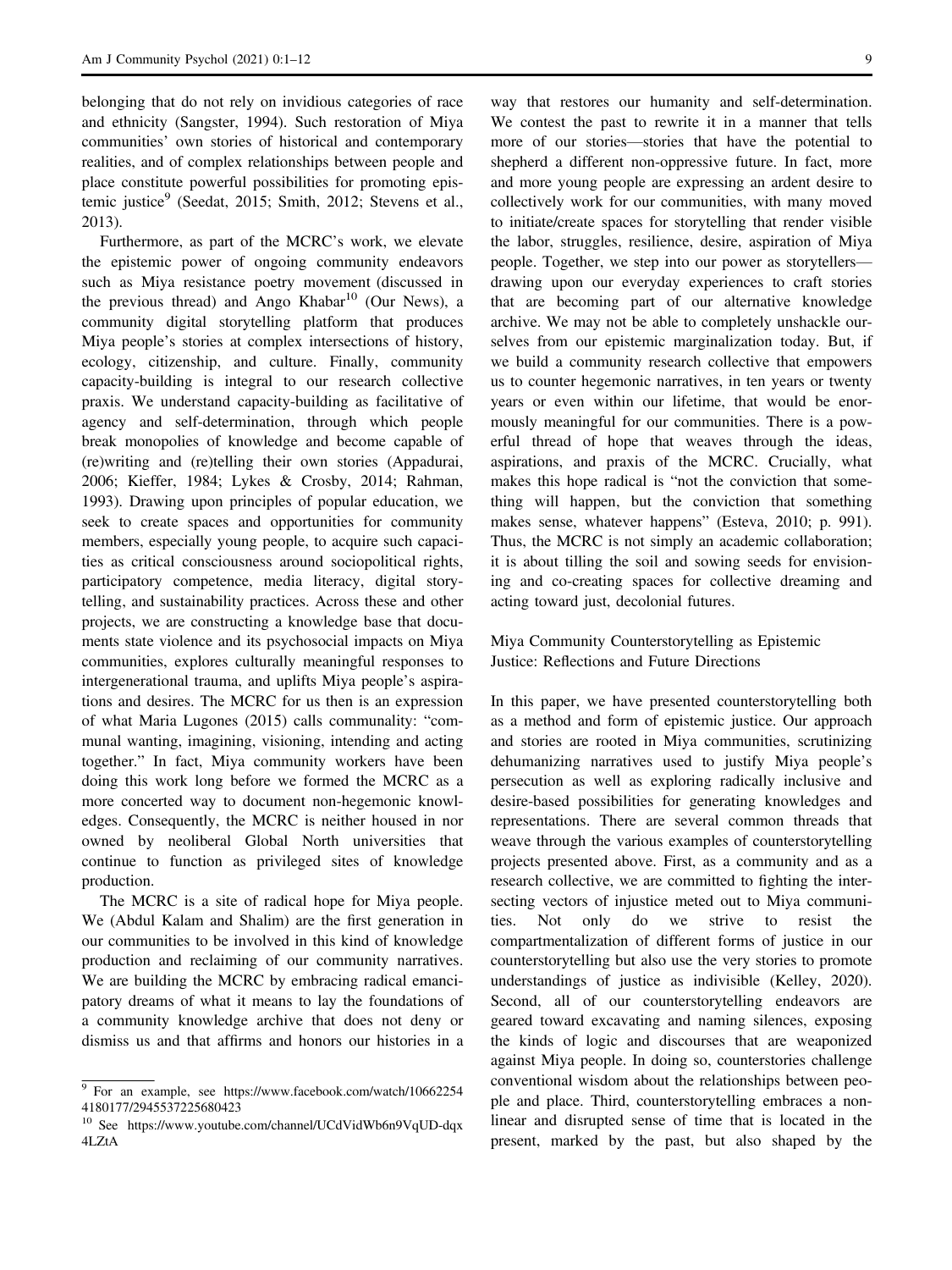imminence of that which is presently aspired for but yet unlived. Counterstorytelling is about mapping, weaving together, and traversing a landscape of decolonial desire (Tuck, 2009; Tuck & McKenzie, 2014). Finally, our counterstorytelling is grounded in and guided by a radical love "from below" that is shared between those rendered as Other by hegemonic forces. (Sandoval, 2000; Ureña, 2017). As Sandoval reminds us, "[i]t is love that can access and guide our theoretical and political 'movidas' revolutionary maneuvers toward decolonized being" (Sandoval, 2000, 141).

Any counterstorytelling project is necessarily incomplete. Therefore, even as we envision possibilities, we recognize the situated nature, the fluidity, as well as the limits of the very counterstories we coproduce. These qualities are intrinsic to decolonial praxes as we resist the coloniality of knowledge and work toward more dynamic and complex understandings of what we come to know in a lived life (Baker, 2019; Tuck & Yang, 2014). For all its immense possibility—both expressed and potential counterstorytelling endeavors are ridden with struggles and contradictions. We struggle with the complicated task of historizing Miya people's struggles against a backdrop of prolonged epistemic violence that has erased Miya voices from academic knowledge repositories. How do we engage in a literature review when that literature is part of the problem, and centering it—even in critique can unwittingly further the othering of Miya people? How do we make histories and identity categories intelligible to a wider audience that knows little about persecution of Miya people, but doing so in a manner that is simultaneously complex and concise? These are difficult and cumbersome questions that we continually navigate in our efforts toward epistemic justice. The very reason for counterstorytelling projects—exploration of epistemic praxes that disrupt dominant modes of knowledge construction—can become an impediment for academic outlets that do not fully grasp how demands to comply with traditionally accepted manuscript formats further existing epistemic injustice. Furthermore, we are early in our endeavors to create alternative knowledge archives (even though such knowledges have existed for a long time) that rehumanize Miya people. Thus, what we have presented in this paper are truly projects in the making, occurring on multiple timescales that are not always amenable to articulating complete stories. Finally, as with any liberatory project, our tools or strategies are not inherently emancipatory. Our commitment to honor complex personhood does not in and of itself guard against overdetermined representations. We recognize that in the process of writing, we continually make decisions—ethical, conceptual, affective, strategic, structural/mechanistic —about what to include/exclude; and in those decisions,

we inevitably sacrifice complexity and inadvertently flatten or erase stories. Naming those limits and acknowledging the universe of experiences/possibilities that are NOT captured in our counterstorytelling are integral to decolonial praxis.

Our counterstorytelling praxis has implications for other majority worlds peoples engaged in struggles for epistemic justice. Counterstorytelling praxis is grounded in particular historical analyses and metabolized in rooted spaces. Yet in recognizing the indivisibility of justice and striving to un-erase their essence from subhuman (in)visibility, Miya people share historical, affective, and political convergences with people resisting legacies of alterity people whose histories, experiences, and claims for justice defy normative categories or frames of understanding. Rather than positivist notions of generalizability, we see our ideas and questions as invitations and provocations to rethink and reimagine current arrangements (Fine, 2006; Greene, 1977); akin to what Greene (1977) calls aesthetic awakenings, whereby people "locate themselves in an intersubjective reality reaching backwards and forwards in time." Furthermore, and more importantly, we strive to move away from hierarchical flows of legitimated knowledge from the general to the particular; instead, we see these provocations as sites of possibility for intersubjectivity and solidarity across transnational struggles. In these spaces—real, imagined, and dreamed—we work toward decolonial futures rooted in our desire for possibilities outside colonial modalities of being and knowing.

#### Conflicts of Interest

The authors have no potential conflicts of interest with respect to the research, authorship, and/or publication of this article.

#### References

- Agarwala, T. (2019). Call me by my name: How the 'Miyas' of Assam are re-appropriating the slur. The Indian Express. Available from: [https://indianexpress.com/article/express-sunda](https://indianexpress.com/article/express-sunday-eye/call-me-by-my-name-assam-miya-community-char-nrc-5854066/) [y-eye/call-me-by-my-name-assam-miya-community-char-nrc-](https://indianexpress.com/article/express-sunday-eye/call-me-by-my-name-assam-miya-community-char-nrc-5854066/)[5854066/.](https://indianexpress.com/article/express-sunday-eye/call-me-by-my-name-assam-miya-community-char-nrc-5854066/) Accessed March 8, 2021.
- Anzaldúa, G.E. (2002) (Un)natural Bridges, (Un)safe Spaces. In: Anzaldúa, G.E. & Keating, A. (Eds.) This bridge we call home: Radical visions for transformation. New York: Routledge, pp.  $1 - 5$ .
- Appadurai, A. (2006) The right to research. Globalisation, societies and education, 4(2), 167–177.
- Arguelles, P., Williams, S. & Hemley-Bronstein, A. (2012) Language justice toolkit: Multilingual strategies for community organizing. Communities Creating Healthy Environments (CCHE). Available from: [https://www.thepraxisproject.org/re](https://www.thepraxisproject.org/resource/2012/communicating-for-health-justice-a-communications-strategy-curriculum-for-advancing-health-issues-pgmgh) [source/2012/communicating-for-health-justice-a-communica](https://www.thepraxisproject.org/resource/2012/communicating-for-health-justice-a-communications-strategy-curriculum-for-advancing-health-issues-pgmgh)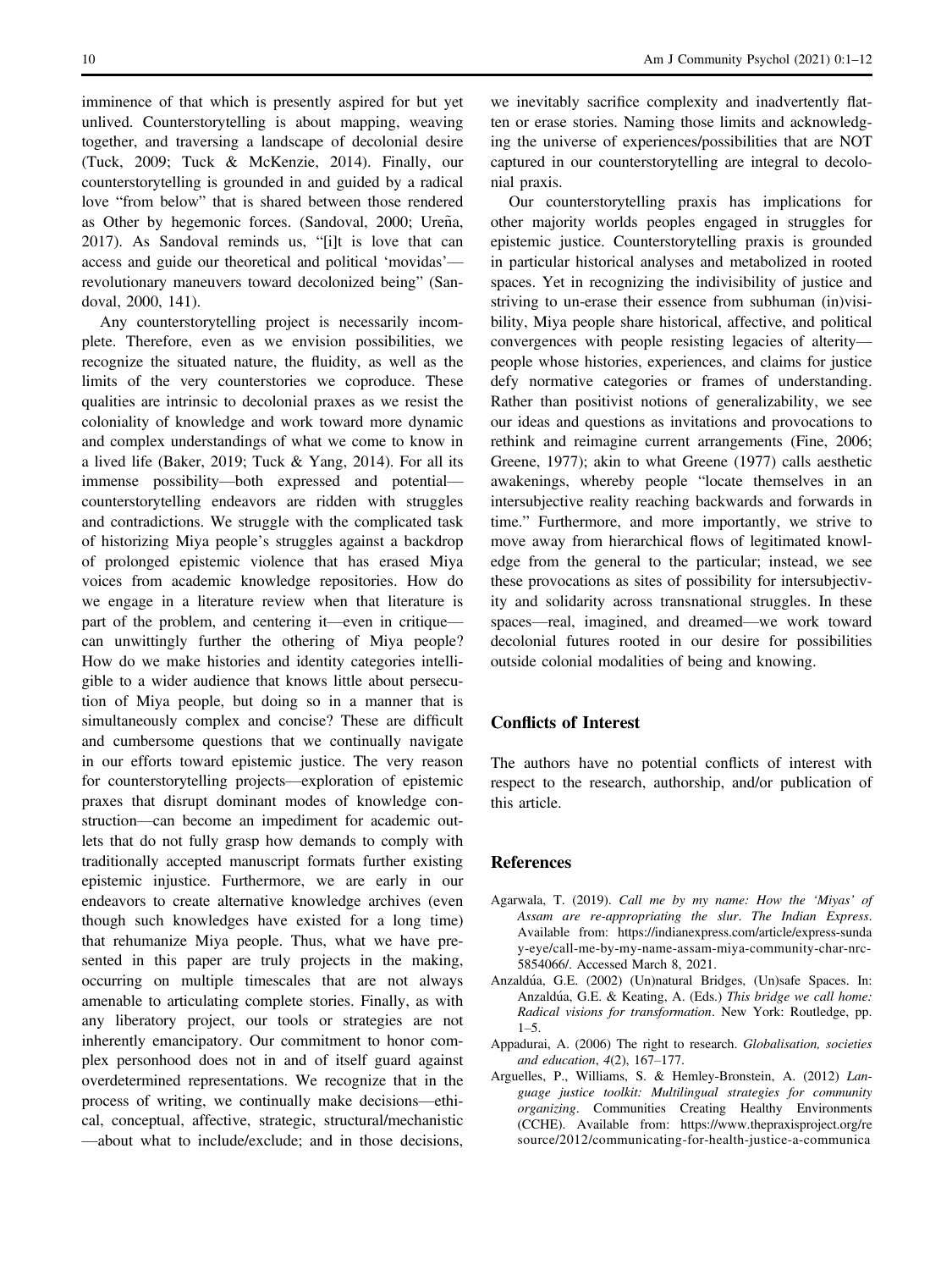[tions-strategy-curriculum-for-advancing-health-issues-pgmgh.](https://www.thepraxisproject.org/resource/2012/communicating-for-health-justice-a-communications-strategy-curriculum-for-advancing-health-issues-pgmgh) Accessed March 8, 2021.

- Atallah, D.G. & Dutta, U. (2021) 'Creatively in coalition' from Palestine to India: Weaving stories of refusal and community as decolonial praxis. Accepted for publication in Journal of Social Issues.<https://doi.org/10.1111/josi.12460>.
- AxomSon (2020) The illusion of truth in Char Chaporis of Assam. Bor Axom Chronicles. Available from: [https://axomson.net/the](https://axomson.net/the-illusion-of-truth-in-char-chaporis-of-assam/?fbclid=IwAR1zPyinvq3c6xDwa3fAbitHzGeuZmPhP3ahnps27rgCQN1cpf5SPpRnW94)[illusion-of-truth-in-char-chaporis-of-assam/?fbclid=IwAR1zPy](https://axomson.net/the-illusion-of-truth-in-char-chaporis-of-assam/?fbclid=IwAR1zPyinvq3c6xDwa3fAbitHzGeuZmPhP3ahnps27rgCQN1cpf5SPpRnW94) [invq3c6xDwa3fAbitHzGeuZmPhP3ahnps27rgCQN1cpf5SPpRn](https://axomson.net/the-illusion-of-truth-in-char-chaporis-of-assam/?fbclid=IwAR1zPyinvq3c6xDwa3fAbitHzGeuZmPhP3ahnps27rgCQN1cpf5SPpRnW94) [W94](https://axomson.net/the-illusion-of-truth-in-char-chaporis-of-assam/?fbclid=IwAR1zPyinvq3c6xDwa3fAbitHzGeuZmPhP3ahnps27rgCQN1cpf5SPpRnW94). Accessed March 8, 2021.
- Azad, A.K. (2018a) Assam NRC: A history of violence and persecution. The Wire. Available from: [https://thewire.in/rights/assam-nrc-a](https://thewire.in/rights/assam-nrc-a-history-of-violence-and-persecution)[history-of-violence-and-persecution.](https://thewire.in/rights/assam-nrc-a-history-of-violence-and-persecution) Accessed March 8, 2021.
- Azad, A.K. (2018b). Growing up Miya in Assam: How the NRC weaponised my identity against me. The Caravan. Available from: [https://caravanmagazine.in/politics/growing-up-miya-in](https://caravanmagazine.in/politics/growing-up-miya-in-assam-how-the-nrc-weaponised-my-identity-against-me)[assam-how-the-nrc-weaponised-my-identity-against-me.](https://caravanmagazine.in/politics/growing-up-miya-in-assam-how-the-nrc-weaponised-my-identity-against-me) Accessed March 8, 2021.
- Azad, A.K. (2020) A house for Mr Azad. Live Mint. Available from: [https://www.livemint.com/mint-lounge/features/a-house-for-mr](https://www.livemint.com/mint-lounge/features/a-house-for-mr-azad-11581669157355.html)[azad-11581669157355.html.](https://www.livemint.com/mint-lounge/features/a-house-for-mr-azad-11581669157355.html) Accessed March 8, 2021.
- Azad, A.K. & Parveez, W. (2021) Graveyards of the Living Dead: Former Inmates on Life in Assam's Notorious Detention Centres. The Wire. Available from: [https://thewire.in/rights/assam-goalpa](https://thewire.in/rights/assam-goalpara-detention-centre-nrc-citizenship) [ra-detention-centre-nrc-citizenship.](https://thewire.in/rights/assam-goalpara-detention-centre-nrc-citizenship) Accessed March 8, 2021.
- Baker, A. (2019) Battle for truth: Poetic interruptions into symbolic violence through sound portraits. Qualitative Research Journal, 19(1), 29–40.<https://doi.org/10.1108/QRJ-D-18-00043>.
- Barbora, S. (2008) Autonomous districts and/or ethnic homelands: An ethnographic account of the genesis of political violence in Assam (North-East India) against the normative frame of the Indian Constitution. International Journal on Minority and Group Rights, 15, 313–334.
- Barooah Pisharoti, S. (2019). Interview | There is a Conspiracy to Show Bengal-Origin Muslims as Anti-Assamese: Hafiz Ahmed. The Wire. Available from: [https://thewire.in/rights/hafiz-ahmed](https://thewire.in/rights/hafiz-ahmed-assam-miyah-poetry)[assam-miyah-poetry](https://thewire.in/rights/hafiz-ahmed-assam-miyah-poetry). Accessed March 8, 2021.
- Bell, D. (2018) A pedagogical response to decoloniality: Decolonial atmospheres and rising subjectivity. American Journal of Community Psychology, 62(3–4), 250–260.
- Bora, P. (2010) Between the human, the citizen and the tribal: reading feminist politics in India's Northeast. International Feminist Journal of Politics, 12(3–4), 341–360.
- Byskov, M.F. (2020) What makes epistemic injustice an "Injustice"? Journal of Social Philosophy, 52(1), 114–131.
- Canham, H. (2018) Theorising community rage for decolonial action. South African Journal of Psychology, 48(3), 319–330.
- Chatterjee, I. (2013) Forgotten friends: monks, marriages, and memories of Northeast India. Oxford: Oxford Univ. Press.
- Connell, R. (2014) Using southern theory: Decolonizing social thought in theory, research and application. Planning Theory, 13(2), 210–223.
- Delgado, R. (1989) Storytelling for oppositionists and others: A plea for narrative. Michigan Law Review, 87(8), 2411–2441. [https://](https://doi.org/10.2307/1289308) [doi.org/10.2307/1289308.](https://doi.org/10.2307/1289308)
- Dotson, K. (2011) Tracking epistemic violence, tracking practices of silencing. Hypatia, 26(2), 236–257.
- Dutta, U. (in press). Ethnic conflict and peacebuilding in Northeast India: A decolonial perspective. In Stevens, G. & Sonn, C.C. (Eds.) Decoloniality, knowledge production and epistemic justice in contemporary community psychology. Basel: Springer Series in Community Psychology.
- Dutta, U. (2015) The long way home: The vicissitudes of belonging and otherness in Northeast India. Qualitative Inquiry, 21(2), 161–172.
- Dutta, U. (2017) The everyday and the exceptional: Rethinking gendered violence and human rights in Garo Hills, India. In: Grabe, S. (Ed.) Women's human rights: A social psychological perspective on resistance, liberation, and justice. New York, NY: Oxford University Press, pp. 179–204.
- Dutta, U. (2020) The politics and poetics of "fieldnotes": decolonizing ethnographic knowing. Qualitative Inquiry, 27(5), 598–607.
- Escobar, A. (2007) World and knowledge otherwise. Cultural Studies, 21(92–3), 179–210.
- Esteva, G. (2010) The Oaxaca commune and Mexico's coming insurrection. Antipode, 42(4), 978–993.
- Fanon, F. (2004) The wretched of the earth. Translated by Richard Philcox. New York: Grove.
- Fine, M. (2006) Bearing witness: Methods for researching oppression and resistance—A textbook for critical research. Social Justice Research, 19(1), 83–108.
- Fricker, M. (2007) Epistemic injustice: Power and the ethics of knowing. Oxford: Oxford University Press.
- Fricker, M. (2013) Epistemic justice as a condition of political freedom? Synthese, 190(7), 1317–1332.
- Galvan-Alvarez, E. (2010) Epistemic violence and retaliation: The issue of knowledges in "Mother India". Atlantis, 32(2), 11– 26.
- Gohain, H. (2018) The NRC Is What Will Allow Assam to Escape from the Cauldron of Hate. The Wire. Available from: [https://](https://thewire.in/politics/debate-the-nrc-is-what-will-allow-assam-to-escape-from-the-cauldron-of-hateRefer) [thewire.in/politics/debate-the-nrc-is-what-will-allow-assam-to](https://thewire.in/politics/debate-the-nrc-is-what-will-allow-assam-to-escape-from-the-cauldron-of-hateRefer)[escape-from-the-cauldron-of-hateRefer](https://thewire.in/politics/debate-the-nrc-is-what-will-allow-assam-to-escape-from-the-cauldron-of-hateRefer). Accessed March 8, 2021.
- Gohain, H. (2019a) Miyah Poetry in the Assam Context. The Wire. Available from: [https://thewire.in/culture/debate-miyah-poetry](https://thewire.in/culture/debate-miyah-poetry-in-the-assam-context)[in-the-assam-context](https://thewire.in/culture/debate-miyah-poetry-in-the-assam-context). Accessed March 8, 2021.
- Gohain, H. (2019b) Miyah Identity and Language. The Wire. Available from: [https://thewire.in/rights/debate-miyah-identity-and-la](https://thewire.in/rights/debate-miyah-identity-and-language) [nguage](https://thewire.in/rights/debate-miyah-identity-and-language). Accessed March 8, 2021.
- Gordon, A.F. (2008) Ghostly matters: Haunting and the sociological imagination, 2nd edition. Minneapolis, MN: New University of Minnesota Press.
- Gordon, L.R. (2014) Disciplinary decadence and the decolonisation of knowledge. Africa Development, 39(1), 81–92.
- Greene, M. (1977) Toward wide-awakeness: An argument for the arts and humanities in education. Teachers College Record, 79 (1), 119–125.
- Hussain, S. (2018) Growing up Miyah. In: Gill, P. & Samrat, C. (Eds.) Insider outsider: Belonging and unbelonging in north-East India. New Delhi: Amaryllis, pp. 188–202.
- Ikemoto, L. (1997) Furthering the inquiry: Race, class, and culture in the forced medical treatment of pregnant women. In: Wing, A. (Ed.) Critical race feminism: A reader. New York: New York University Press, pp. 136–143.
- Kabeer, N. (2005) Introduction: The search for inclusive citizenship: Meanings and expressions in an interconnected world. In: Kabeer, N. (Ed.) Inclusive citizenship: Meanings and expressions. London, UK: Zed, pp. 1–27.
- Karwan-e-Mohabbat (2019). I Am 'Miya' Reclaiming identity through protest poetry'. Sabrang India. Available from: [https://](https://sabrangindia.in/article/i-am-miya-reclaiming-identity-through-protest-poetry) [sabrangindia.in/article/i-am-miya-reclaiming-identity-through](https://sabrangindia.in/article/i-am-miya-reclaiming-identity-through-protest-poetry)[protest-poetry.](https://sabrangindia.in/article/i-am-miya-reclaiming-identity-through-protest-poetry) Accessed March 8, 2021.
- Kelley, R.D.G. (2020) US Campaign for the Academic and Cultural Boycott of Israel Webinar with Rabab Abdulhadi, Robin D.G. Kelley, and Nerdeen Kiswani. Available from: [https://m.faceb](https://m.facebook.com/story.php?story_fbid=876905976052336&id=217710846685&_rdr) [ook.com/story.php?story\\_fbid=876905976052336&id=217710](https://m.facebook.com/story.php?story_fbid=876905976052336&id=217710846685&_rdr) [846685&\\_rdr.](https://m.facebook.com/story.php?story_fbid=876905976052336&id=217710846685&_rdr) Accessed March 8, 2021.
- Kerketta, J. (2018) Land of the Roots. New Delhi, India: Bharatiya Jnanpith.
- Khatun, S. (2018) Australianama: The South Asian Odyssey in Australia. Oxford: Oxford University Press.